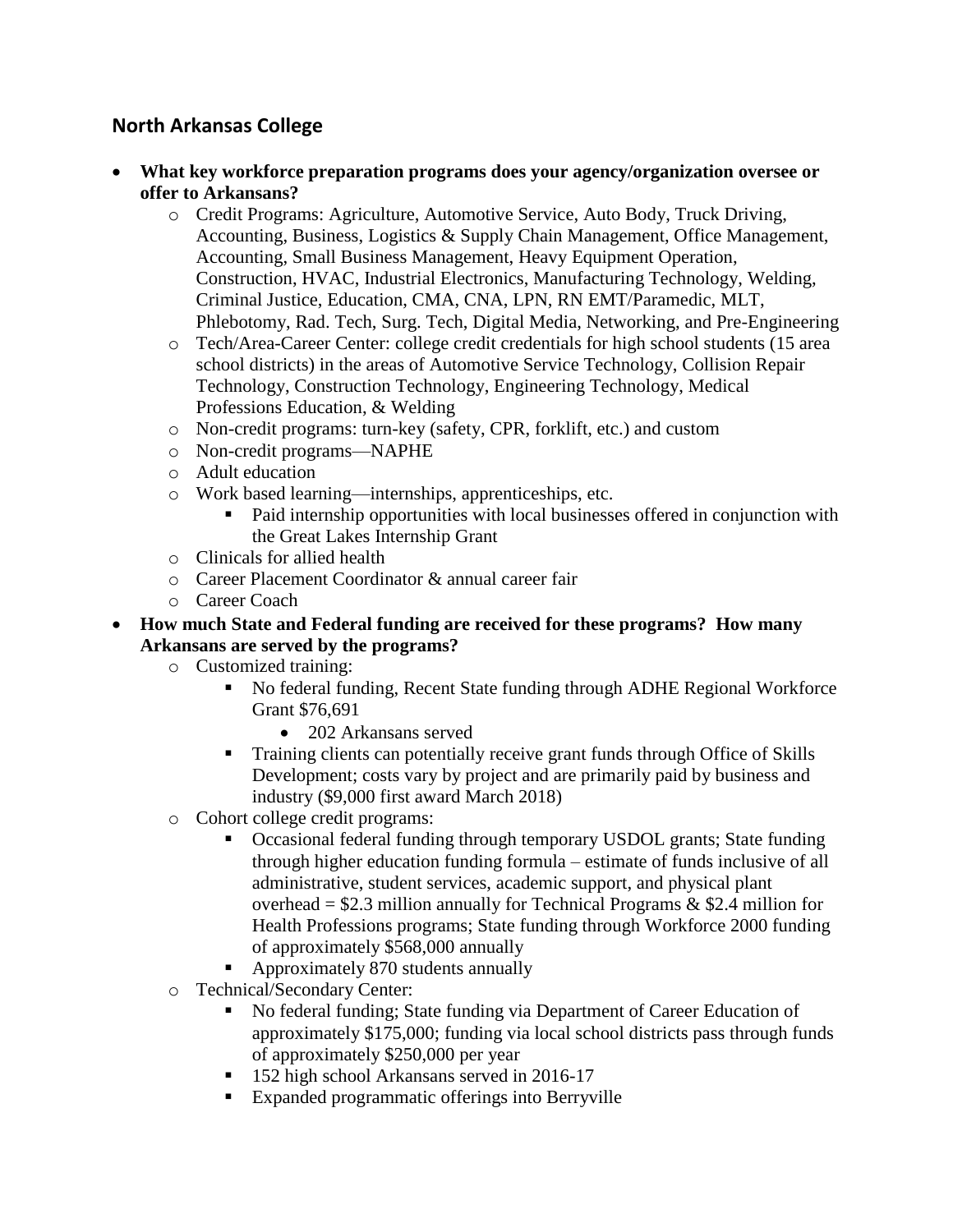- o Non-credit workforce training:
	- No federal funding; No State funding through current version of higher education funding formula; formula measures related to non-credit workforce training promised but not yet developed by ADHE
- o Adult Education:
	- Approximately \$150,000 federal funds & \$600,000 combined state funds per year via Department of Career Education
	- 3570 sq. mi. serving 500-600 Arkansans per year
- o Paid internships:
	- No federal or state funding
	- Funding through two means: business/industry and private grant (\$96,000 for 34 Arkansans served)
- o Clinical experiences:
	- No federal funding & state funding included in cohort program estimate
	- 350 Arkansans served per year
- o Career placement:
	- No federal funding; No State funding through current version of higher education funding formula; formula measures related to post-completion employment promised but not yet developed by ADHE
	- 241 Arkansans served per year
- o Career Coaches:
	- State funding via ACE of approx. \$25,000; NAC & Searcy County School District share the salary 50-50.
	- 331 Arkansans served annually
- **How do these programs address the larger workforce needs of the State?**
	- o **How is this determination made? What data/resources do you rely upon to make informed decisions about program offerings and their success?**
		- Ouantitative Data: BLS data, ADWS data, AEDC data, Census Bureau, NWAEDD, etc.
		- Qualitative Data: direct communication/partnerships with business and industry, i.e. NAPHE, Industrial Alliance, NWAEDD, etc.
	- o **How do you connect with business and industry to understand workforce skill needs, trends, technology, etc.? Are there standing groups that you work with? If so, who, how, and why?**
		- **Industrial Alliance**
		- NAPHE
		- Advisory Councils—every credit CTE program
		- Regular meetings with strategic partners, including but not limited to PACE Industries, NARMC, area high schools, OUR Coop
	- o **What additional help can the State provide to offer greater understanding or clarity around its workforce needs? Is there additional data that you could use?**
		- Historically, Arkansas is reactive instead of proactive in terms of workforce needs, education, training, etc. Data showing anticipated trends would be more helpful than data showing what already happened.
- **What improvements are needed for the State's workforce/education/talent development system? What improvements are needed for the programs you oversee or offer?**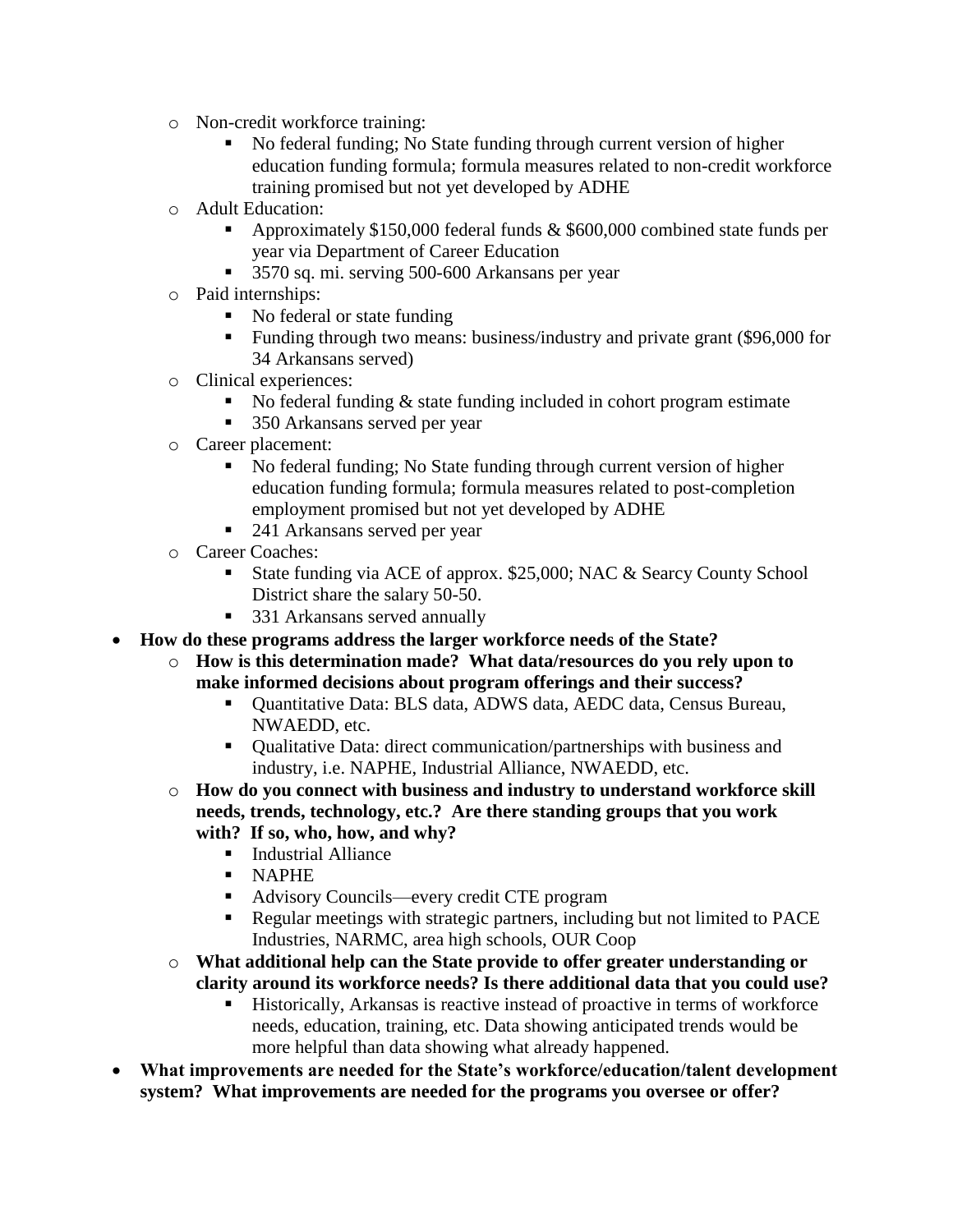- o The higher education funding formula administered by ADHE needs to incorporate a cost element for high-demand/high-wage/high-cost academic programs; otherwise, no incentive is provided to colleges to invest in expensive programs that Arkansas' economy needs when funding points can be earned just as easily with low cost programs for which a surplus of graduates already exists; consideration of a cost element has been promised by ADHE but with no timeline of or commitment to integration
- o Currently, OSD grant procedures collect post-training wage data immediately at the end of training. The post-training wage data collection should take place six months after the completion of training because most companies require trainees to demonstrate skills/knowledge acquired before issuing wage increases.
- o The OSD grant process should be upgraded to allow for online application submittal & award notification to make the process more efficient/timely

## **What other organizations and/or state agencies do you currently work with to prepare the Arkansas workforce?**

- o **How and why do you work with them?**
	- ADHE, ACE, AEDC, ADWS, ADHS, Dept. of Ed., Educational Cooperatives, WIOA Board
	- See above
- o **Are there other groups or state agencies that you would benefit from working with?**
- o Department of Corrections, Department of Community Corrections—both in the works
- **What is the most important piece of information that this taskforce, for workforce education excellence, should consider as it moves forward with its work?**
	- o The new higher education funding formula development process must be urgently committed to incorporating meaningful elements to provide incentive for colleges to be accountable for needed non-credit workforce training and post-completion employment outcomes, as well as timely integration of a cost factor for highdemand/high-wage/high-cost programs; otherwise, the funding model will work in contradiction to the Governor's published master plan for advancing Arkansas' economy
- **In addition to the questions outlined above, please be prepared to cite specific examples of programmatic alignment that address the state's workforce needs.**
	- o See above.
	- o PACE training for MSSC, CNC, machinists, and QC.
	- o NARMC partners with NAC to funnel CNAs into employment.
	- o NCCER & MSSC incorporated into curriculum.
	- o FANUC training center
	- o Work based learning initiatives
		- Pre-apprentice to apprentice
		- **Internships**
		- **Externships**
	- o Reach down strategies:
		- Best Robotics competition
		- **VEX Robotics competition**